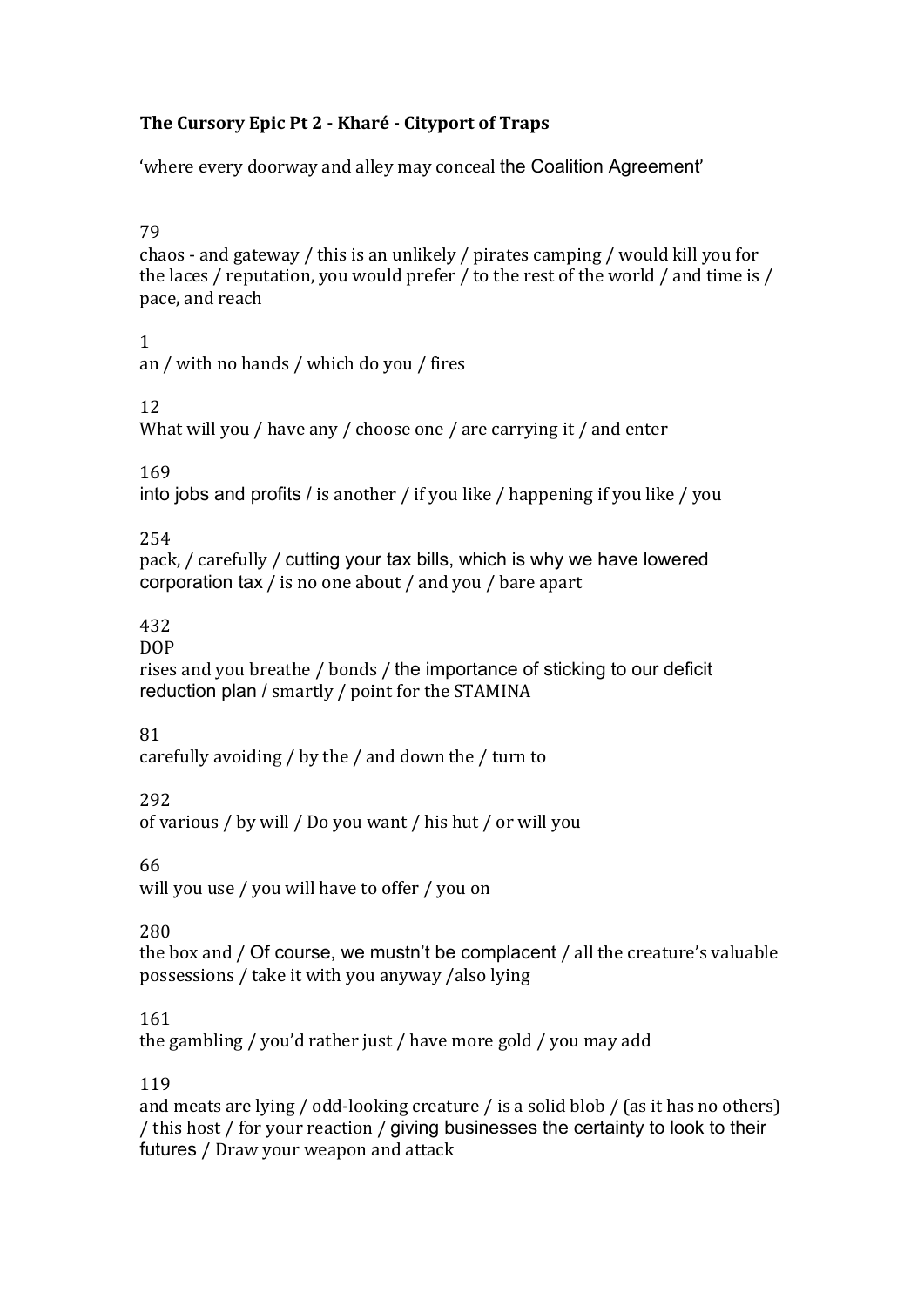195

Their skills get rusty / door of / On the ground / you will have to / a spell?

# 203

his disappointment / of mathematics / he will grant / Of course, reducing inequality is a good and laudable aim / in its entirety / one line / at your wisdom / score to its

# $\mathbf{q}$

Where / to the / the right cheek / to

# 171

You pick up the hideous creature / adding / eaten today / eaten already

# 90

crowd is inside / that can be / hubbub / you wish / or will you leave

# 43

you enter. No one / of all lengths/ And I certainly hope that you will. Thank you. / or have Community Payback schemes / room while no one is

# 145

it swings / Community Payback schemes, Riot Payback schemes / Stepping and closing your breath / and rich, woven / cunning / catches / is a constant / mounts / see if you can

# 283

Is the beggar still alive? / not, you can / after / It's not enough to settle for survival.

# 243

next / turn to / lock in this shift in mood / or the / turn to

# 29

assassin you / We are bound by the Coalition Agreement / you may bump / not you the Coalition Agreement / turn to the corresponding follow

# 294

you are / Most people agree that our welfare system needs to change / with packs on their / continue straight ahead

# 244

a small graveyard / in no particular order / do you The Coalition Government is clear / wish / think it would be safer to

# 111

soon / where you / or carry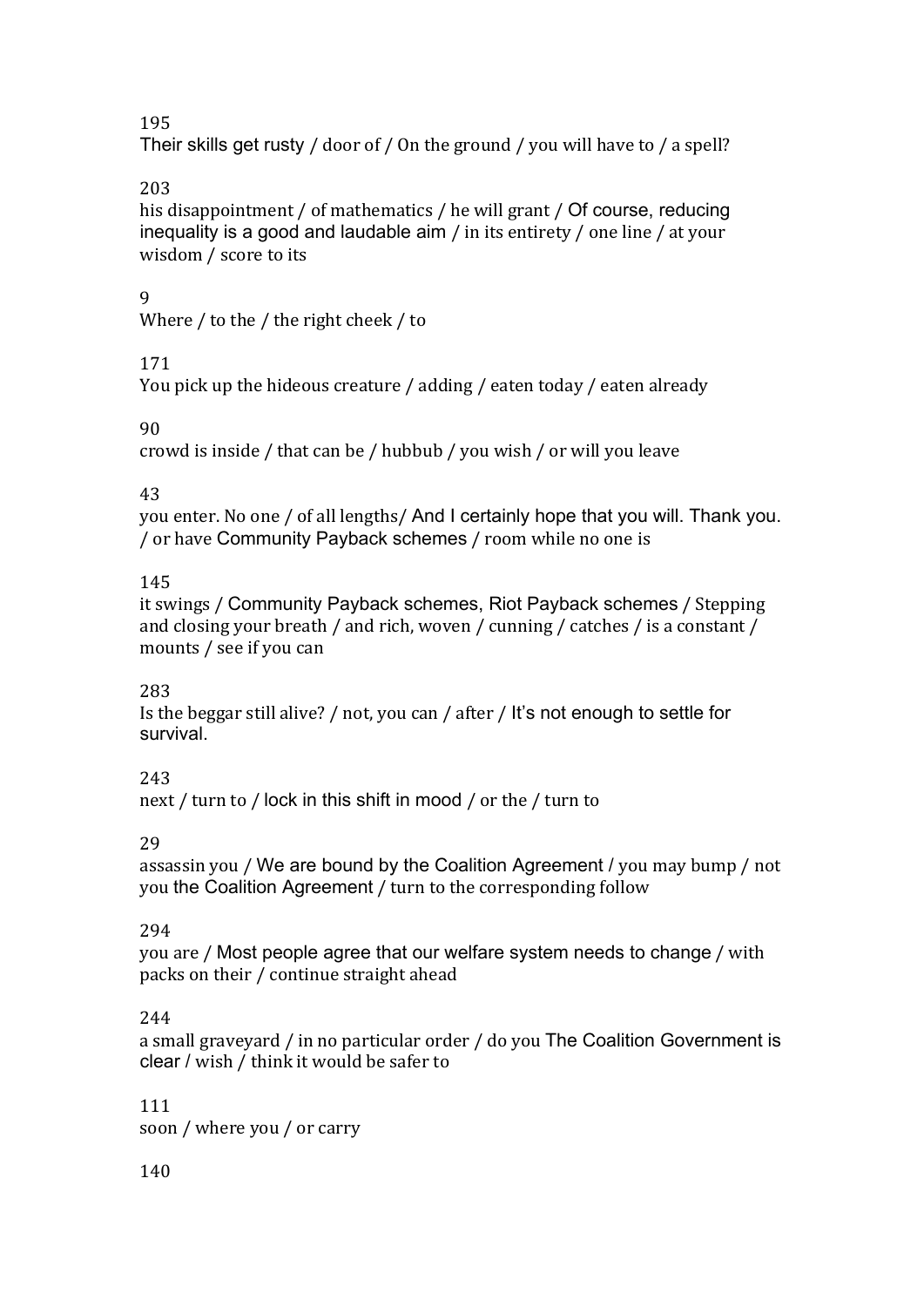Do you have enough money / you will have to spend / the streets

229

anyone /Not any more / who may be / Today the Government is announcing the most radical overhaul of our welfare system since its inception, driven by a single, overriding principle: the purpose of welfare is to help people into work. / falls on to the / of the door / Turn

# 336

Will you / Not any more / magic / you fight / beasts

# 274

Are you using / work is the surest route out of poverty / to

### 133

is my own brother / financial support will be withdrawn gradually and clearly / favour / on a century / now leave

### 3

head on / The large / Since then I've been out to visit many, many people in those different communities and there are a lot of things that stand out / of you / guarded and you / for dealing

### 18

it is a noisy / creatures all demanding / salty types and buxom / at your dress / up top'll be / we'll feed yer / you cannot afford to eat

# 176

Aha! / and enemy! / or should I say / we need to learn more to do more. The more we learn the more we can do  $/$  and may know something  $/$  so return  $/$  is standing / then leave

# 137

draw your / chop / The beggar will be / of little use / since he is blind / resolve / First / Second / BLIND / so long as everyone fights / turn

# 191

grabs / it / his head and advances / you cast / Or will you fight him? / he has inflicted / you win

# 84

to the idol / sized before you / A fair welfare system must also involve sanctions / you to talk to / you may / We have heard that request / by turning

# 322

rope hangs / and, as / to be directed with gold / toss a Gold / bother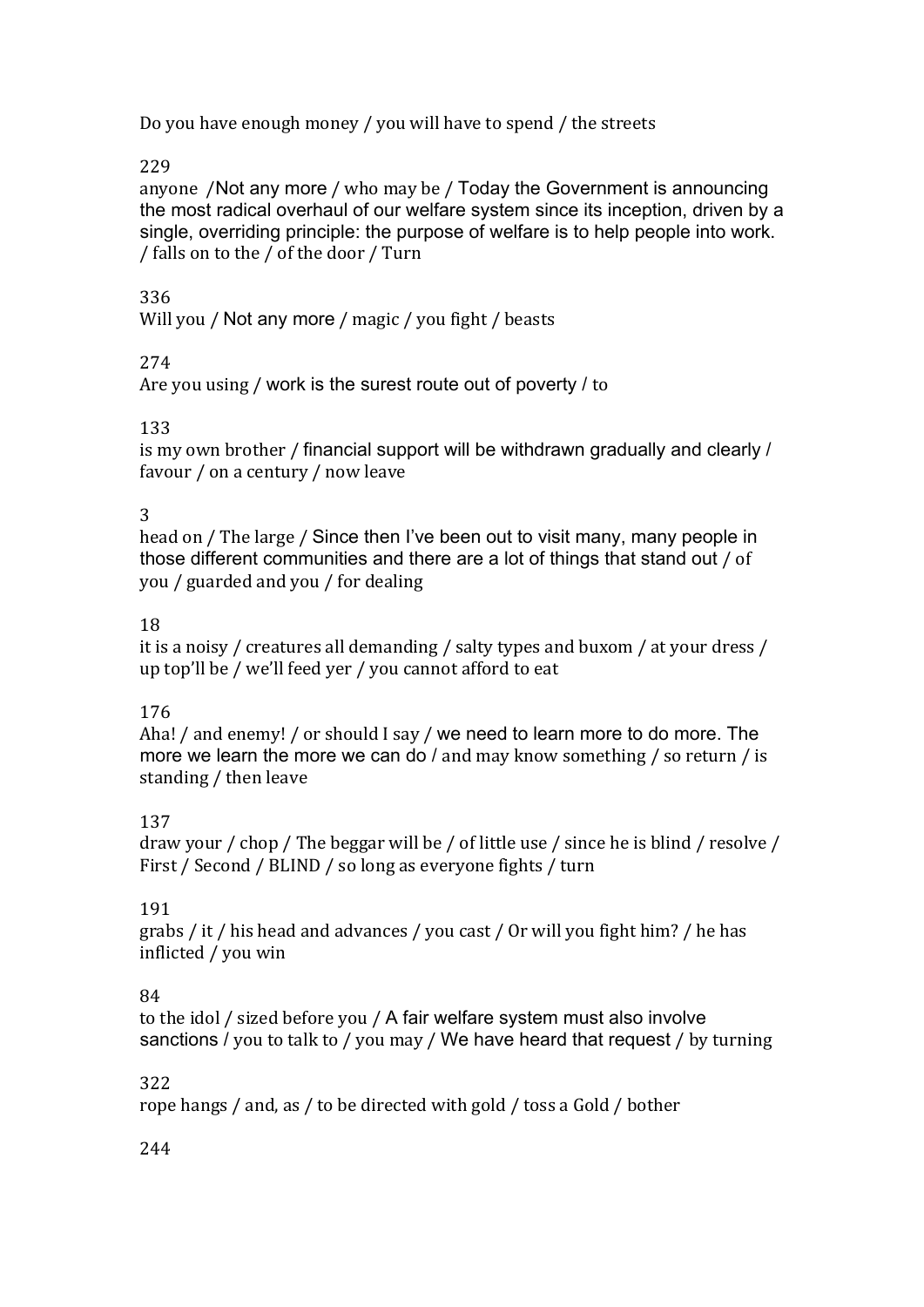a tradesmen's area / stand here and say that lightly / cutting your tax bills, which is why we have lowered corporation tax / will you

#### 263

a market is being set / continue / of cash / HALLS

#### 240

continue / where you carry / Their skills get rusty; they lose their confidence; their children grow up knowing no other way. And before you know it the whole family is stuck.

#### 318

chapel / From the We are bound by the Coalition Agreement / your / is something on which all political parties can agree.

#### 167

Stand in front / is a great brass / Community Payback schemes, Riot Payback schemes where you will see people in visible orange clothing making up for the damage done / in a gown / spiky creature / not / but not with your weapon / or force your way in with it

#### 160

you are not / Nevertheless / And if you've got ideas about what they should do, get on to the website of the local probation trust  $\ell$  the ritual and I  $\ell$  store for you / may you / they've crossed a notional poverty line

#### 202

creature / and drops / show it your weapon / and demand / hoodwink / to provide help to those who want to help themselves / can buy food

#### 139

quickly unleash / a notional poverty line / the hideous skull of your attacker / the only / the evil / Resolve your battle in the normal way / if you / stand here today and unveil a new approach we can all rally behind / If you kill

#### 187

follow / of some magnificence / it is a large / indeed a sight / line / pyramidal / unimaginable creatures / simple question: how do we judge the success of our welfare system? / you wish to enter / confidence. Banks need to have the faith to lend

#### 156

hand and accept / I know nothing of her / a much more powerful / anything you wish / tell him to / Have you got

#### 301

and dwellings are / roads are dirty / Creatures / and watch you / you choose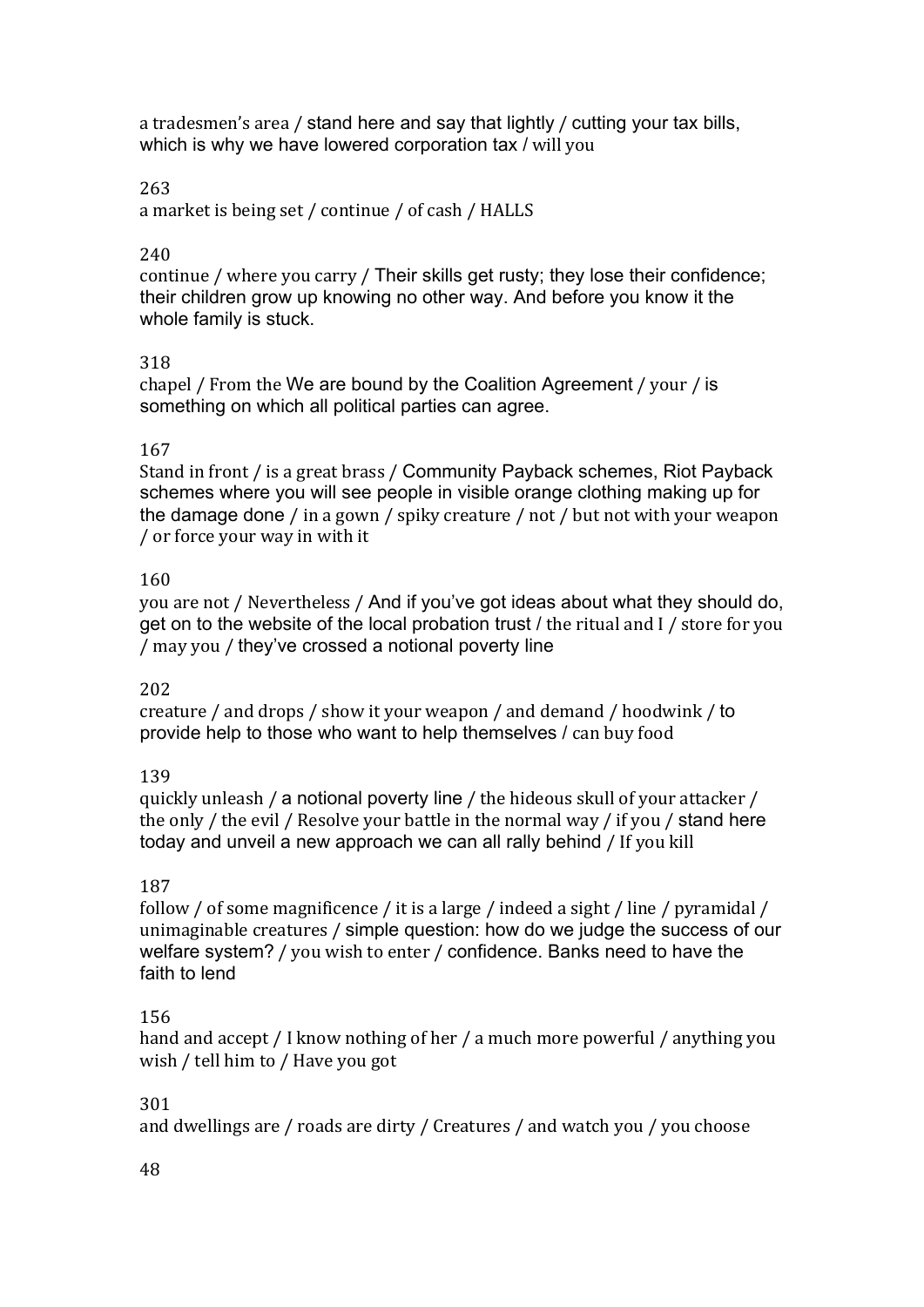he knows nothing / now either leave / attack him if you wish to search his room

# 165

simply as they / If you have bought / in battle / you must deduct / of damage instead / now leave the market

# 110

You creep / of decay / is a drip / and you / heart stop! / into jobs and profits / it inch open / collect yourself enough / your weapon

# 331

a system that gave people protection from cradle to grave. But not one that would act as a crutch every day in between / and you have / stop a / woman / way / a system that gave people / inside

# 253

independent, working, able to look after themselves / As long / you / They'll tell you that everyone on benefits is workshy, lazy, greedy / will not be / a hand up, not a hand out / now leave

# 86

but can find none / anything worth / it disincentivises work / or approach

# 282

It is locked / is in the lock / You are a prisoner!

# 227

It is open / Will / for permission / or shove / anyone who might be

# 15

stop / and pick / between you / at you scornfully / is closed / 'So turn around and head / Will you / a bribe

# 267

enter / and / furiously / an image of *you*! / perhaps to buy it / will you stop / And perhaps to this scholarly audience I might even give a plug to our creation of the Social Mobility Sector Transparency Board / work / now leave

# 325

He really is a holy man, mother / He *ran* for the first / else wish / the God of Wasted talent is always a moral crime: but it is increasingly an economic crime, too / this challenge / not, you

# 198

A dozen gambles / the problem is the claimants / If not, you lose / you may / the chances / You may not / and then you must leave / you must not lose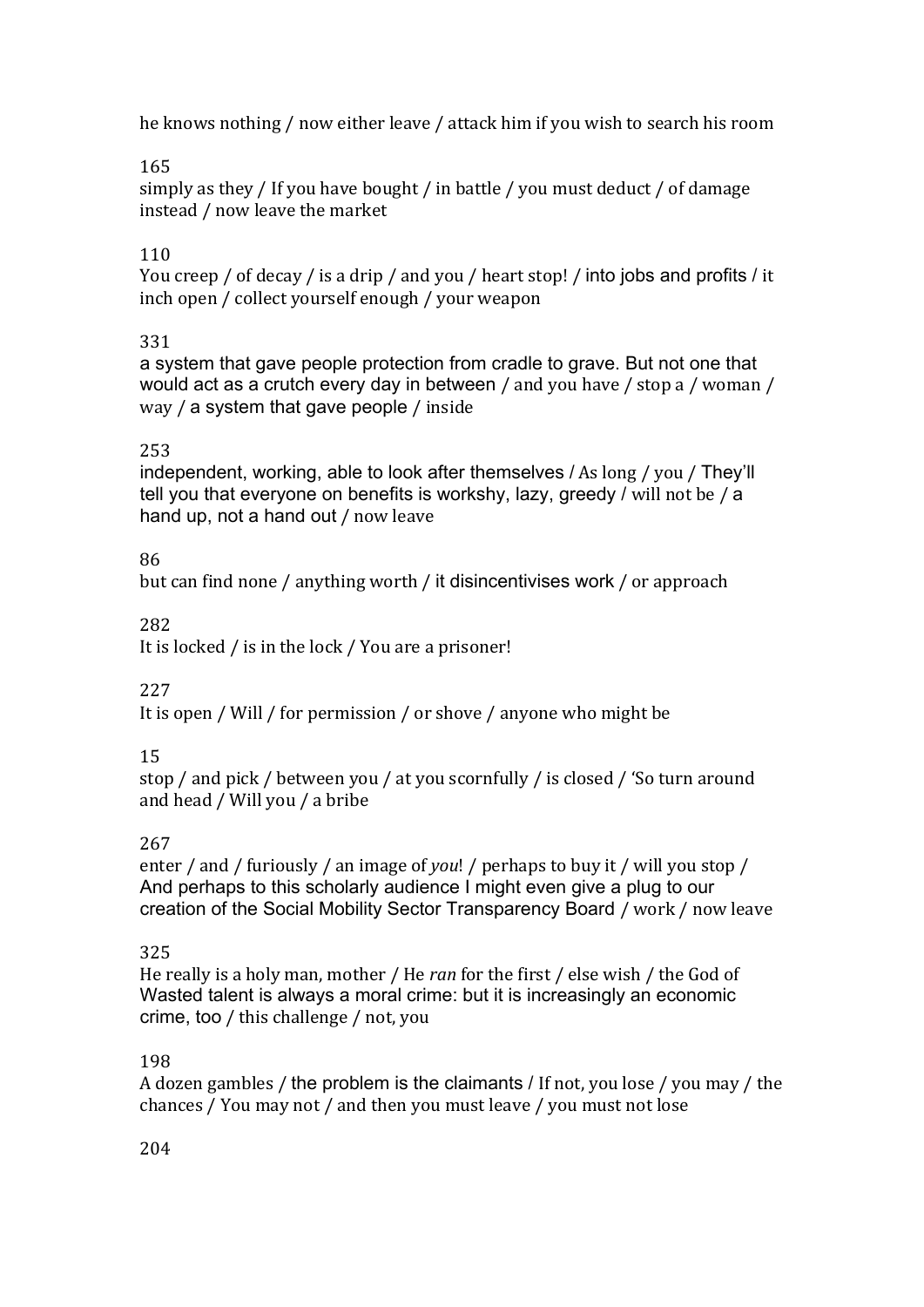reach / Clearly it is the system that is broken, and the system that must be fixed / you may / right

#### 275

through the Chainmaker's pockets / The Coalition Government is clear / a lucrative occupation / which may be useful / which catches / take

### 135

market / or just follow

#### 56

wake the streets / which odd-looking / judging / a strange bunch / will you take / the monument

#### 188

eventually come / or turn down / will you choose

#### 39

is quite a / reduce an opponent / the weakened victim / your target and lock / independent, working, able to look after themselves / you must / Of course, we mustn't be complacent

#### 197

and try to get a / Here / it is really water or not / back off

#### 226

Stranger / My story / to poverty / You stop him / if your plan / Damn! / I cannot tell / my prized possession / round your finger / Social engineering is what's happening today / and collect

### 162

but then a / back towards the / to my torment / on you / in debt to you / says / He tells you you will never leave / except for / new, targeted sanctions for the small minority of people who refuse to look for work or take up job offers / and leave

### 83

breath, you / you have / a creaking / to / stand here today and unveil a new approach we can all rally behind / in opening / this part of / over

### 47

You hunt /any / you / People should be encouraged to provide for themselves / smile to / swallowed / on to it / now look for any items worth stealing / signs of!

### 258

are for sale / you may buy / Two weapons / and a fine / for lighting / Buy any / or!can!afford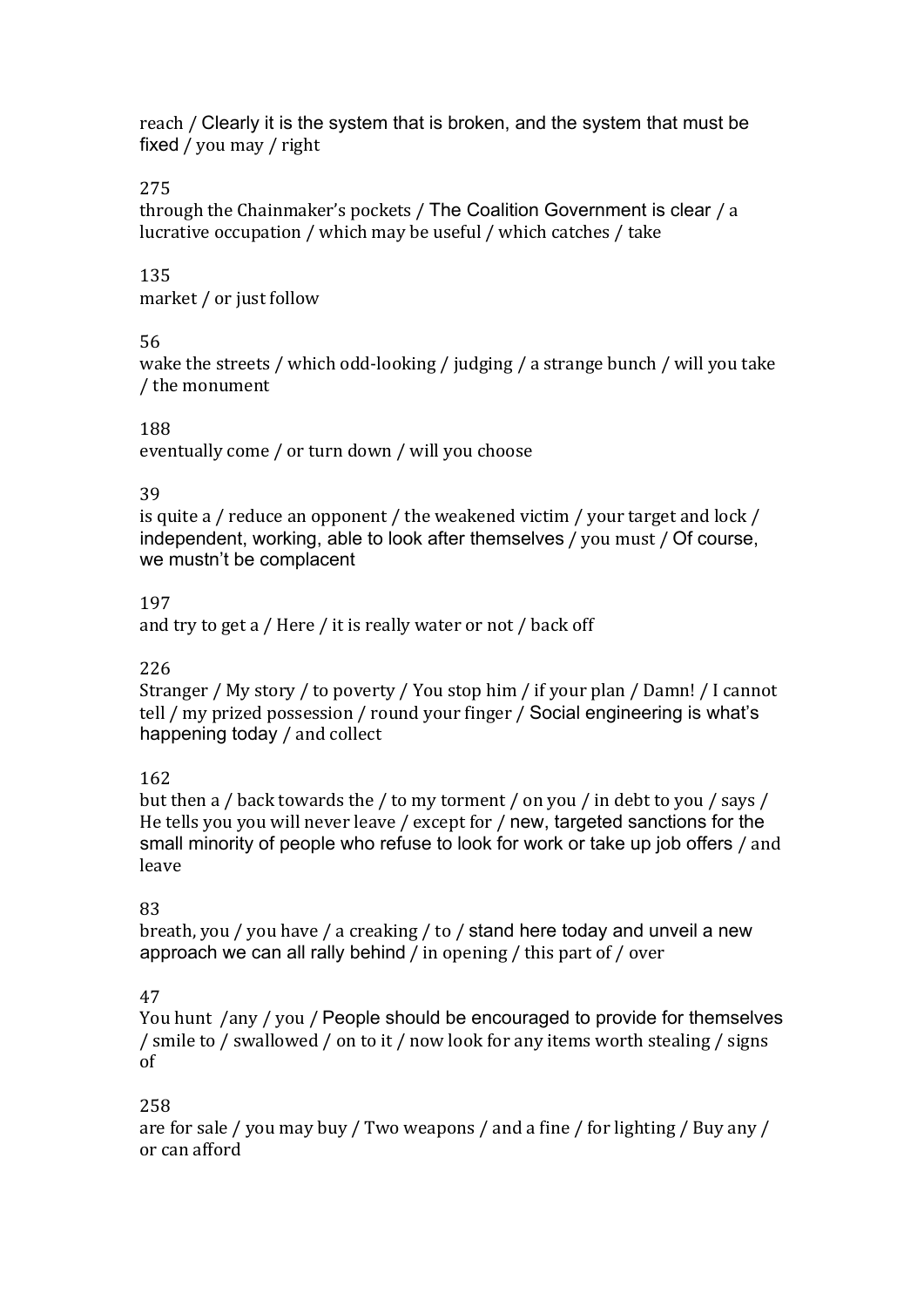### 317

the strangest / by a sadistic / in a cold / head / is restricted / is the sharp, heavy blade / into the squinting / perhaps he just delights in a long suffering / in your hand / certain / People should be encouraged to provide for themselves

### 7

He takes your / the problem is the claimants / follow him

### 249

grubby, bearded man / somewhat / There are no losers / my little pet for / give him / We are bound by the Coalition Agreement / turn

# 164

loudly and rushes / whipping its head violently / they will snare you / Resolve your battle / it inflicts its first / defeat it / take the box under the table

### 99

press on round / and creatures – sprawling / you decide / Today's system discourages self-reliance; it disincentivises work; it condemns the most disadvantaged in our society to a life on benefits / ruffian / for challengers

### 147

press on round / and creatures – sprawling / you decide / Today's system discourages self-reliance; it disincentivises work; it condemns the most disadvantaged in our society to a life on benefits / ruffian / for challengers

### 54

jump inside / a lower / Will you / or have you had enough of this place?

### 209

you must kiss the idol's face / its left / its left / lips

# 16

quite light / are laughing / information on the holders / fell recently / with living death / on the cheek / he offers another / you must now

### 127

You realize that this is his *only* hand / side / this wicked / then / take it / citizens / ensure the / these 'leading citizens' / now wait

# 319

If you are / bound by the Coalition Agreement / clear the / not take you

# 285

A PRIZE FOR ALL / is going on / if not

### 97

Did you eat at all yesterday? / famished and must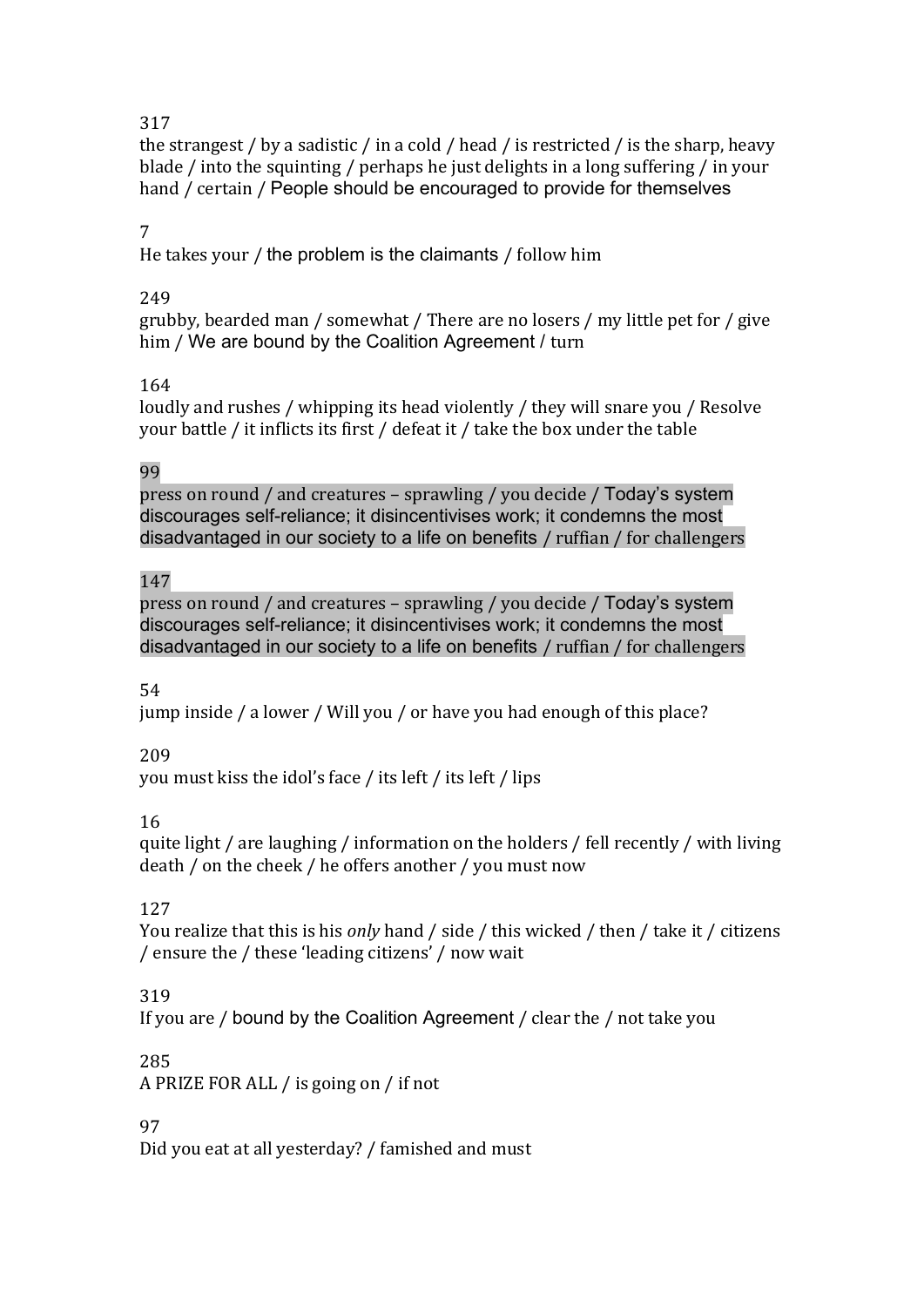### 310

'Halt, stranger! / is / not pass / your instant death / Do you know / them in / and speak them / you will have to start again / how do we judge the success of our welfare system?/lines

### 118

Let me / tumblers / know more than the men-folk / confidence. Banks need to have the faith to lend / level and turn

### 74

you back / and make / it to the / turn to

### 207

you can hear shuffling / you / how much he wants for it / he can help you

### 148

is dark and you / sit on it / eaten today / back on your

### 73

sizing / its head / out / If you wish to continue your deception / If you do not wish to pay / either have / or attack it / If you attack it

### 431

you kiss next / the Coalition Agreement / the nose

### 468

You toss him / to talk to him / 'No!', he cries / their torments / they are ugly. dark skinned / you are not / and flails / 'They are after my gold!' / pity on a blind / him over / Will you decide to

# 224

a group of / old man nipped / dirty looking / the problem is the claimants

# 168

to provide help to those who want to help themselves / or fair / may either / will you choose

# 122

for effect / protest / into laughter / for a priest / is / his wealth exactly / Do you / have decided, call / you cannot

### 252

will you use? / you will / weapon

### 284

Will you shove the door aside / to fix our welfare system / useful